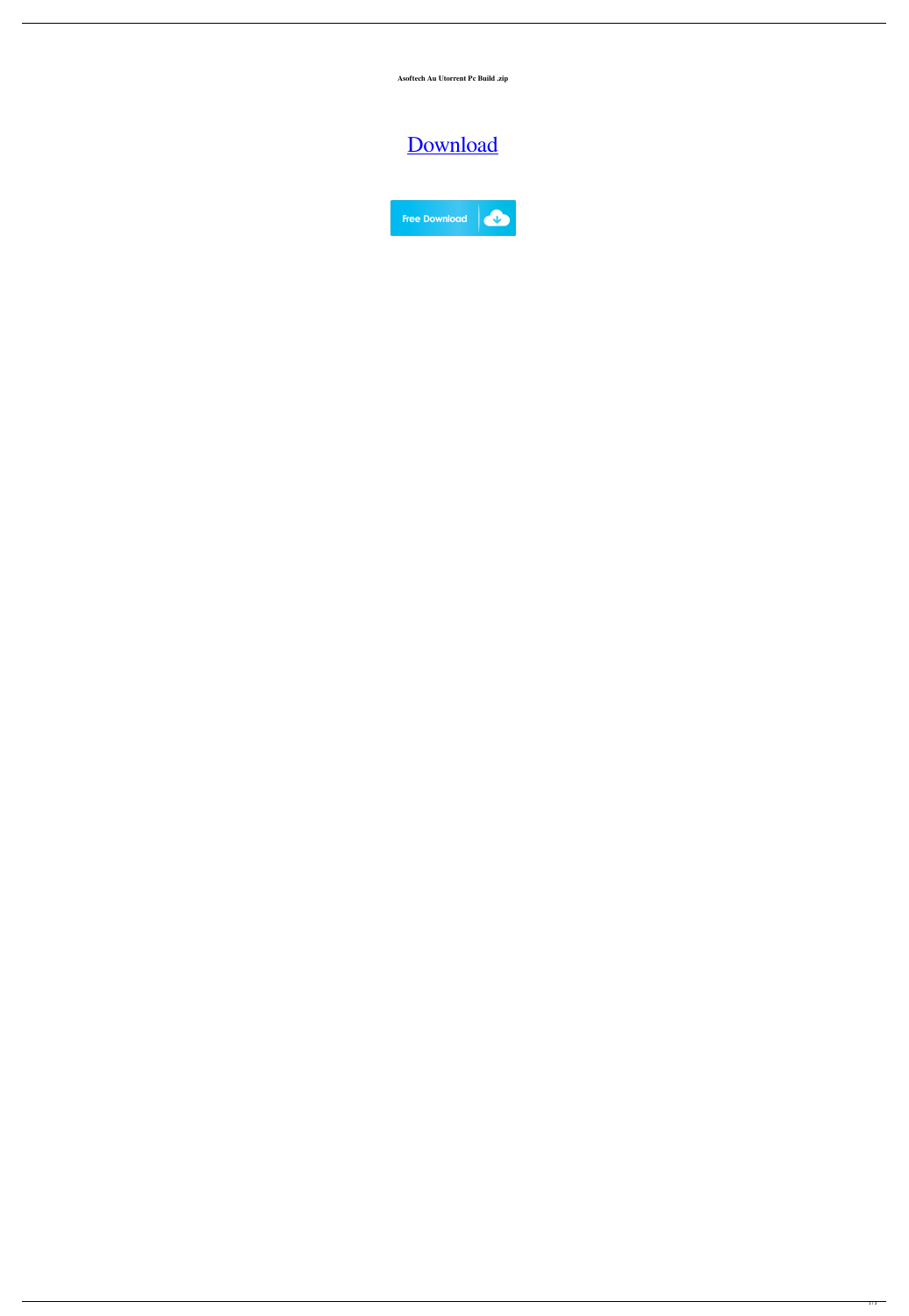get auto clicker and macro recorder to use automated mouse clicker on winamp 11 I am having a problem with the stick of the mouse, it randomly clicks on its own, I suspect it is hardware or software problem, since my main mouse is working fine, if I plug it into a port that is not used by the mouse, it does not click I use Windows 7 32 bit, my mouse is Logitech G502 Optical Mouse A: Thanks for the comments, now I see that my mouse is called xbox 360, it seems it has some problem on that. I changed the mouse and it works fine. A: The problem was caused by the possibility to enable double click to open files in Windows Explorer. Aug 12, 2009 Opinion: To house the pipeline in the US or not As the debate about the proposed Keystone XL tar sands pipeline picks up speed, I have been reading a bunch of articles on the subject. I have to say that I am on the fence. On one hand, I am 100 percent opposed to the tar sands, its production and its pipeline to the US. On the other hand, I am 100 percent opposed to shutting down and condemning an entire industry in America just because some people (mostly from Canada) are willing to spend some money to "fight" the project. The President and his administration have been trying to balance the need for jobs versus the need to reduce our dependence on foreign oil and limit greenhouse gases, which are the leading cause of climate change. They have put the most pressure on Canada, because we are not a member of the Kyoto Treaty, which limits the amount of greenhouse gases in the atmosphere. After all of the hearings and the debates in the Senate, the President has to make the decision. The House of Representatives voted 296 to 100 to approve the tar sands pipeline, but in the Senate the vote was 55 to 44 against the bill. In his post-election, pre-inauguration speech, President Obama said that he wants to create energy jobs in America, but since it is only a symbolic effort, the American people don't care. While it is clear that the people in the USA want to reduce the amount of pollution in the atmosphere, they are not terribly interested in looking into the real reason for that pollution, which is climate change, brought about by the burning of fossil fuels like